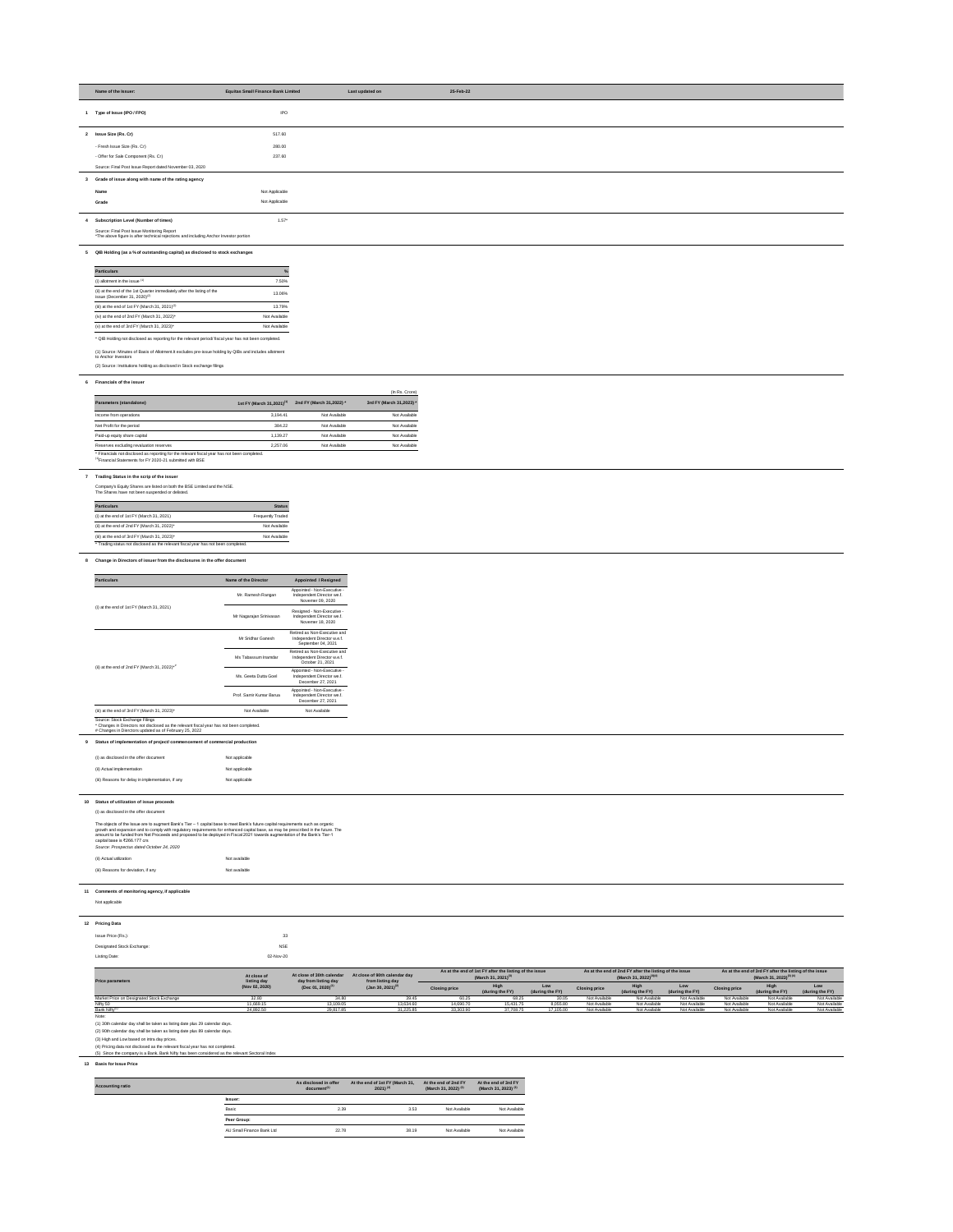| Ujjivan Small Finance Bank Ltd                                        | 2.19             | 0.05             | Not Available         | Not Available                |
|-----------------------------------------------------------------------|------------------|------------------|-----------------------|------------------------------|
| <b>DCB Bank Limited</b>                                               | 10.90            | 10.82            | Not Available         | Not Available                |
| City Union Bank Limited                                               | 6.48             | 8.03             | Not Available         | Not Available                |
| <b>Bandhan Bank Limited</b>                                           | 18.78            | 13.70            | Not Available         | Not Available                |
| Shriram City Union Finance                                            |                  |                  |                       |                              |
| Limited<br>Shriram Transport Finance                                  | 154.95           | 153.16           | Not Available         | Not Available                |
| Limited                                                               | 110.73           | 100.97           | Not Available         | Not Available                |
| Cholamandalam Investment &<br><b>Finance Limited</b>                  | 13.39            | 18.48            | Not Available         | Not Available                |
| Mahindra & Mahindra<br><b>Financial Services Limited</b>              | 17.48            | 3.03             | Not Available         | Not Available                |
| Sundaram Finance Limited                                              | 71.85            | 72.82            | Not Available         | Not Available                |
| CreditAccess Grameen                                                  | 23.20            | 9.52             | Not Available         | Not Available                |
| Limited<br>Spandana Sphoorty                                          |                  |                  |                       |                              |
| <b>Financial Limited</b>                                              | 56.21            | 20.05            | Not Available         | Not Available                |
| <b>Industry Avg:</b>                                                  | 42.41            | 37.40            | N.A.                  | <b>N.A.</b>                  |
| <b>Issuer:</b>                                                        |                  |                  |                       |                              |
| Basic                                                                 | 13.81            | 17.07            | Not Available         | Not Available                |
| Peer Group:                                                           |                  |                  |                       |                              |
| AU Small Finance Bank Ltd                                             | 34.61            | 32.11            | Not Available         | Not Available                |
| Ujjivan Small Finance Bank Ltd                                        | 14.63            | 610.00           | Not Available         | Not Available                |
| <b>DCB Bank Limited</b>                                               | 7.33             | 9.49             | Not Available         | Not Available                |
| City Union Bank Limited                                               | 23.08            | 19.41            | Not Available         | Not Available                |
| <b>Bandhan Bank Limited</b>                                           | 16.99            | 24.73            | Not Available         | Not Available                |
| <b>Shriram City Union Finance</b><br>Limited                          | 5.02             | 8.90             | Not Available         | Not Available                |
| <b>Shriram Transport Finance</b><br>Limited                           | 5.95             | 14.08            | Not Available         | Not Available                |
| Cholamandalam Investment &<br><b>Finance Limited</b>                  | 17.94            | 30.24            | Not Available         | Not Available                |
| Mahindra & Mahindra<br><b>Financial Services Limited</b>              | 7.48             | 65.64            | Not Available         | Not Available                |
| Sundaram Finance Limited                                              | 18.14            | 35.49            | Not Available         | Not Available                |
| CreditAccess Grameen<br>Limited                                       | 27.79            | 70.43            | Not Available         | Not Available                |
| Spandana Sphoorty                                                     | 9.90             | 30.14            | Not Available         | Not Available                |
| <b>Financial Limited</b><br><b>Industry Avg:</b>                      | 15.74            | 79.22            | Not Available         | Not Available                |
| <b>Issuer:</b>                                                        | 8.92             | 11.31            |                       |                              |
|                                                                       |                  |                  |                       |                              |
|                                                                       |                  |                  |                       |                              |
| Peer Group:                                                           |                  |                  |                       |                              |
| AU Small Finance Bank Ltd                                             | 15.45            | 18.74            | Not Available         | Not Available                |
| Ujjivan Small Finance Bank Ltd                                        | 11.71            | 0.28             | Not Available         | Not Available                |
| <b>DCB Bank Limited</b>                                               | 10.84            | 9.52             | Not Available         | Not Available                |
| City Union Bank Limited                                               | 9.36             | 10.15            | Not Available         | Not Available                |
| Bandhan Bank Limited                                                  | 20.64            | 12.67            | Not Available         | Not Available                |
| Shriram City Union Finance<br>Limited                                 | 13.92            | 12.45            | Not Available         | Not Available                |
| <b>Shriram Transport Finance</b><br>Limited                           | 13.87            | 11.53            | Not Available         | Not Available                |
| Cholamandalam Investment &<br><b>Finance Limited</b>                  | 12.85            | 15.85            | Not Available         | Not Available                |
| Mahindra & Mahindra<br><b>Financial Services Limited</b>              | 8.89             | 2.28             | Not Available         | Not Available                |
| Sundaram Finance Limited                                              | 12.70            | 13.09            | Not Available         | Not Available                |
| CreditAccess Grameen<br>Limited                                       | 12.43            | 3.92             | Not Available         | Not Available                |
| Spandana Sphoorty<br><b>Financial Limited</b>                         | 13.38            | 4.75             | Not Available         | Not Available                |
| <b>Industry Avg:</b>                                                  | 13.00            | 9.60             | N.A.                  | <b>N.A.</b>                  |
| <b>Issuer:</b>                                                        | 25.92            | 29.81            |                       |                              |
| Peer Group:                                                           |                  |                  |                       |                              |
| AU Small Finance Bank Ltd                                             | 143.60           | 200.13           | Not Available         | Not Available                |
| Ujjivan Small Finance Bank Ltd                                        | 17.29            | 95.29            | Not Available         | Not Available                |
| <b>DCB Bank Limited</b>                                               | 100.44           | 113.55           | Not Available         | Not Available                |
| City Union Bank Limited                                               | 69.03            | 79.08            | Not Available         | Not Available                |
| Bandhan Bank Limited                                                  | 90.98            | 108.09           | Not Available         | Not Available                |
| Shriram City Union Finance                                            |                  | 1,229.99         | Not Available         | Not Available                |
| Limited<br><b>Shriram Transport Finance</b>                           | 1112.81          |                  |                       |                              |
| Limited<br>Cholamandalam Investment &                                 | 798.42           | 852.30           | Not Available         | Not Available                |
| <b>Finance Limited</b><br>Mahindra & Mahindra                         | 100.05           | 116.58           | Not Available         | Not Available                |
| <b>Financial Services Limited</b>                                     | 196.51           | 119.07           | Not Available         | Not Available                |
| Sundaram Finance Limited                                              | 604.24           | 556.19           | Not Available         | Not Available                |
| CreditAccess Grameen<br>Limited                                       | 186.43           | 233.63           | Not Available         | Not Available                |
| Spandana Sphoorty<br><b>Financial Limited</b><br><b>Industry Avg:</b> | 408.29<br>319.01 | 422.28<br>343.85 | Not Available<br>N.A. | Not Available<br><b>N.A.</b> |

# **14 Any other material information**

**Notes:** (1) Sourced from Prospectus dated October 24, 2020 (3) Information not provided as the relevant fiscal year has not completed Key ratios for the Company for the three fiscal years stated above shall be calculated as follows: (i) Basic EPS refers to the Basic EPS sourced from the annual reports of the respective company (ii) P/E - Closing Market Price as of relevant fiscal year end or period / EPS (iii) RoNW - Computed as net profit after tax divided by closing net worth. Net worth has been computed as sum of share capital and reserves (iv) NAV per share - Closing net worth divided by the equity shares outstanding (2) Standalone Financial Stetements for FY 2021 uploaded on the stock exchanges

NAV per share

**Contract Contract** 

EPS (basic)

| Date of disclosure to Designated Stock Exchange | Announcement                                                                                                                                                                                                                                                                                                                                                                                                                                                                                                                                                                              |  |  |  |  |
|-------------------------------------------------|-------------------------------------------------------------------------------------------------------------------------------------------------------------------------------------------------------------------------------------------------------------------------------------------------------------------------------------------------------------------------------------------------------------------------------------------------------------------------------------------------------------------------------------------------------------------------------------------|--|--|--|--|
| 19-Feb-22                                       | The Merger Committee of the Board of Directors of the Bank ('Committee') has, at its Meeting held today i.e. February 19, 2022, approved the allotment of<br>10,26,31,087 Equity Shares of face value Rs. 10 each to eligible Qualified Institutional Buyers at the issue price of Rs. 53.59 per Equity Share (including a<br>premium of Rs. 43.59 per Equity Share) and reflects a discount of Rs. 2.81 (i.e. 4.98%) on the Floor Price of Rs. 56.40 per Equity Share, aggregating to Rs.<br>5,499,999,952.33 only, pursuant to the Issue.                                               |  |  |  |  |
| 18-Feb-22                                       | Outcome of merger committee meeting (a) Approved the closure of the issue period for the Issue today, i.e. February 18, 2022; (b) Determined and approved<br>the issue price of ^53.59 per Equity Share (including a premium of ^43.59 per Equity Share), which takes into account a discount of 4.98% (i.e. I 2.81 per<br>Equity Share) to the floor price of ^56.40 per Equity Share determined as per the formula prescribed under Regulation 176(1) of the SEBI ICDR Regulations, for<br>the Equity Shares to be allotted to the eligible qualified institutional buyers in the Issue |  |  |  |  |
| 15-Feb-22                                       | Intimation of of the Merger Committee of the Board of Directors of the Bank is scheduled to be held on February 17, 2022 to inter alia consider aboove the<br>issue price, including a discount, if any thereto as permitted under the SEBI ICDR Regulations, for the Equity Shares to be allotted to qualified institutional<br>buyers, pursuant to the Issue.                                                                                                                                                                                                                           |  |  |  |  |
| 14-Feb-22                                       | Submission of outcome of boatd meeting - Authorised the opening of the Issue today, i.e. February 14, 2022 Approved and adopted the preliminary placement<br>document dated February 14, 2022 and the application form dated February 14, 2022 in connection with the Issue Approved the floor price for the Issue, based<br>on the pricing formula as prescribed under the SEBI ICDR Regulations.                                                                                                                                                                                        |  |  |  |  |
| 14-Feb-22                                       | Submission of Interim Condensed Financial Statements For The Period Ended December 31, 2021                                                                                                                                                                                                                                                                                                                                                                                                                                                                                               |  |  |  |  |
| 9-Feb-22                                        | Equitas Small Finance Bank Limited has informed the Exchange regarding Allotment of 401348 Shares.                                                                                                                                                                                                                                                                                                                                                                                                                                                                                        |  |  |  |  |
| 8-Feb-22                                        | The Board has has approved grant of 11,81,684 (Eleven Lakh Eighty One Thousand Six Hundred and Eighty Four only) stock options to an<br>eligible employee of the Bank at an exercise price of ?57.85/- per share (being closing price of shares of the Bank on NSE as on the previous trading day i.e.,<br>February 4, 2022                                                                                                                                                                                                                                                               |  |  |  |  |
| 29-Jan-22                                       | The Stakeholders Relationship Committee (SRC) of Board of Directors of the Bank as, on January 29, 2022, approved allotment of 4,69,639 equity shares of<br>10/- each to the option grantees who have exercised their Employee Stock Options                                                                                                                                                                                                                                                                                                                                              |  |  |  |  |
| 28-Jan-22                                       | Submission of Unaudited Financial Results For The Quarter And Nine Months Ended December 31, 2021                                                                                                                                                                                                                                                                                                                                                                                                                                                                                         |  |  |  |  |
| 19-Jan-22                                       | Submission of Board Meeting Intimation for Intimation Of Board Meeting & Earnings Call Invite                                                                                                                                                                                                                                                                                                                                                                                                                                                                                             |  |  |  |  |
| 13-Jan-22                                       | Submission of business update with respect to Bank"s Deposits and Advances for the quarter ended December 31, 2021.                                                                                                                                                                                                                                                                                                                                                                                                                                                                       |  |  |  |  |
| 12-Jan-22                                       | Submission of Shareholding for the Period Ended December 31, 2021                                                                                                                                                                                                                                                                                                                                                                                                                                                                                                                         |  |  |  |  |
| 10-Jan-22                                       | Submission of Statement Of Investor Complaints For The Quarter Ended December 2021                                                                                                                                                                                                                                                                                                                                                                                                                                                                                                        |  |  |  |  |
| 28-Dec-21                                       | Re - Appointment Of Mr Vasudevan P N As The Managing Director & Chief Executive Officer ('MD & CEO') Of Equitas Small Finance Bank Limited (The 'Bank')                                                                                                                                                                                                                                                                                                                                                                                                                                   |  |  |  |  |
| 27-Dec-21                                       | Appointment of appointed Ms. Geeta Dutta Goel (DIN: 02277155) as a Non-Executive Independent Director (Additional Director until the conclusion of the next<br>Annual General Meeting of the Company) & Prof. Samir Kumar Barua (DIN: 00211077) as a Non-Executive Independent Director (Additional Director until the<br>conclusion of the next Annual General Meeting of the Company)                                                                                                                                                                                                   |  |  |  |  |
| 24-Dec-21                                       | Equitas Small Finance Bank Limited informed the exchange regarding the Intimation Under Regulation 57(4) Of SEBI (Listing Obligations And Disclosure<br>Requirements), Regulations, 2015                                                                                                                                                                                                                                                                                                                                                                                                  |  |  |  |  |
| 23-Dec-21                                       | Equitas Small Finance Bank Limited has informed the Exchange regarding Allotment of 762318 Shares                                                                                                                                                                                                                                                                                                                                                                                                                                                                                         |  |  |  |  |
| 20-Dec-21                                       | Equitas Small Finance Bank Limited has informed the Exchange regarding a press release dated December 20, 2021, titled "Equitas Small Finance Bank<br>Limited empanelled as a banking partner to the Government of Maharashtra                                                                                                                                                                                                                                                                                                                                                            |  |  |  |  |
| 13-Dec-21                                       | Equitas Small Finance Bank Limited has informed the Exchange regarding a press release dated December 13, 2021, titled "Equitas Small Finance Bank<br>partners with Cholamandalam MS General Insurance to launch the Chola Sarva Shakti Policy                                                                                                                                                                                                                                                                                                                                            |  |  |  |  |
| 29-Nov-21                                       | Submission of Report of Scrutiniser on Postal ballot and E-voting dated November 29, 2021 and Voting results pursuant to Regulation 44(3) of SEBI (Listing<br>Obligations and Disclosure Requirements) Regulations, 2015                                                                                                                                                                                                                                                                                                                                                                  |  |  |  |  |
| 29-Nov-21                                       | Equitas Small Finance Bank Limited has informed the Exchange regarding Allotment of 1114764 Share                                                                                                                                                                                                                                                                                                                                                                                                                                                                                         |  |  |  |  |
| 23-Nov-21                                       | Press Release dated November 23, 2021 titled "Equitas Small Finance Bank ties up with HDFC Bank to offer co-branded credit cards" which is being released<br>for publication.                                                                                                                                                                                                                                                                                                                                                                                                             |  |  |  |  |
| 29-Oct-21                                       | Equitas Small Finance Bank Limited informed the exchange regarding the Notice of Evoting postal Ballot                                                                                                                                                                                                                                                                                                                                                                                                                                                                                    |  |  |  |  |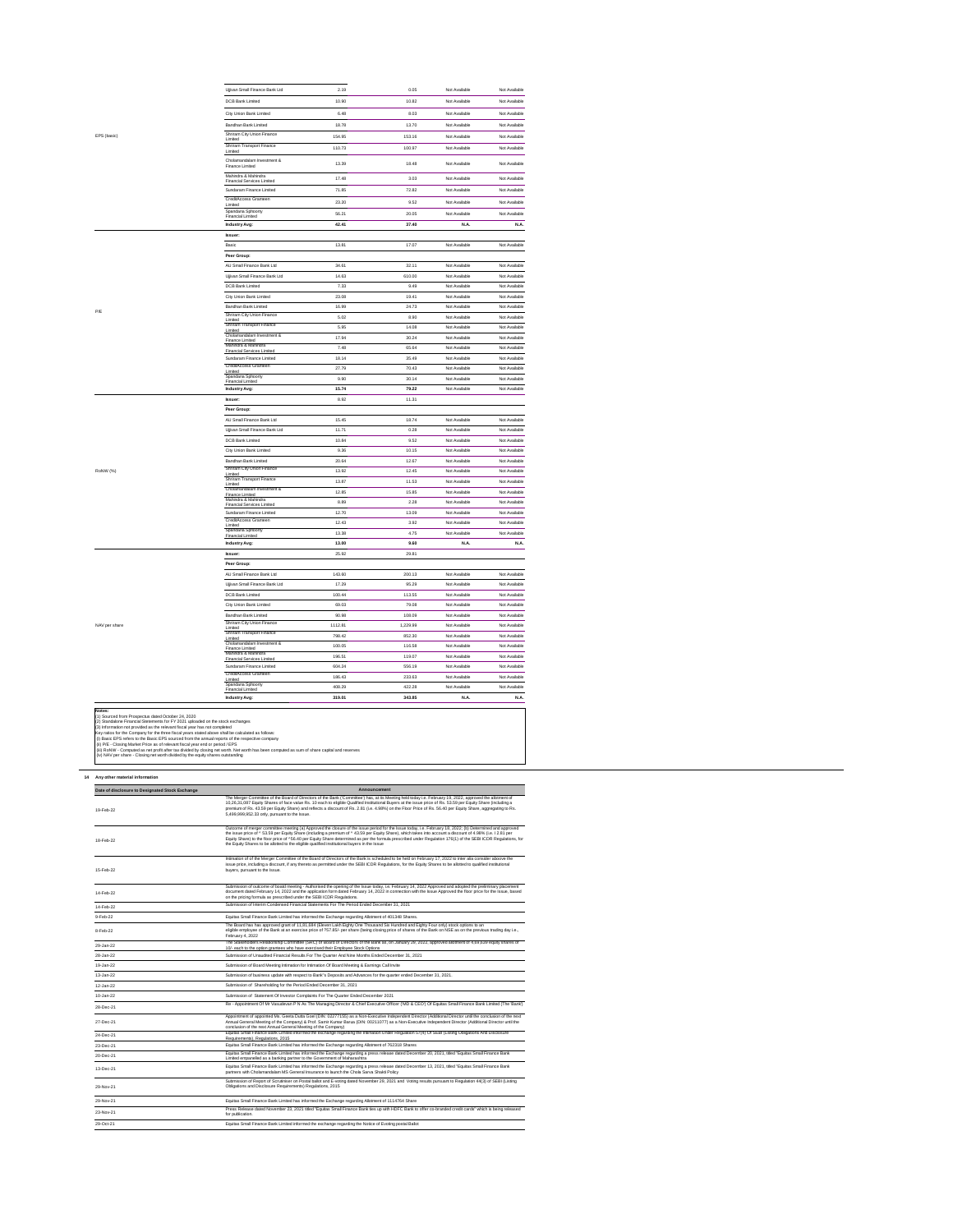| 21-Oct-21 | Submission of Shareholding for the Period Ended September 30, 2021                                                                                                                                                                                                                                                                                                                                                                                                                                                         |
|-----------|----------------------------------------------------------------------------------------------------------------------------------------------------------------------------------------------------------------------------------------------------------------------------------------------------------------------------------------------------------------------------------------------------------------------------------------------------------------------------------------------------------------------------|
| 21-Oct-21 | Equitas Small Finance Bank Limited has informed the Exchange about Retirement of Ms Tabassum Inamdar as Non-Executive Independent Director of the<br>Bank                                                                                                                                                                                                                                                                                                                                                                  |
| 20-Oct-21 | Board Meeting Intimation for To Consider And Approve The Financial Results For The Period Ended September 30, 2021                                                                                                                                                                                                                                                                                                                                                                                                         |
| 18-Oct-21 | Submission of Outcome of the Board Meeting - the Board of Directors in the Meeting today has approved meeting the Minimum Public Shareholding (MPS)<br>requirements stipulated by SEBI by raising a sum not exceeding Rs 1000 crore (including premium) through Qualified Institutions Placement (QIP) . The process<br>will be in accordance with Chapter VI of SEBI (Issue of Capital and Disclosure Requirements) Regulations, 2018 which includes obtaining approval of<br>shareholders through Postal Ballot/e-voting |
| 16-Oct-21 | Equitas Small Finance Bank Limited has informed the Exchange regarding Allotment of 821038 Shares.                                                                                                                                                                                                                                                                                                                                                                                                                         |
| 12-Oct-21 | Board Meeting Intimation for Disclosure Under Regulation 29(1)(D) Of The SEBI (Listing Obligations And Disclosure Requirements) Regulations, 2015                                                                                                                                                                                                                                                                                                                                                                          |
| 11-Oct-21 | Submission of Statement Of Investor Complaints For The Quarter Ended September 2021                                                                                                                                                                                                                                                                                                                                                                                                                                        |
| 9-Oct-21  | Submission of Update on the Scheme of Amalgamation between Equitas Holdings Limited ('EHL') and Equitas Small Finance Bank Limited (ESFB) and their<br>respective shareholders                                                                                                                                                                                                                                                                                                                                             |
| 8-Oct-21  | Equitas Small Finance Bank Limited has informed the Exchange regarding "In accordance with SEBI (Listing Obligations and Disclosure Requirements)<br>Regulations, 2015 and Code of Conduct for Fair Disclosure of Unpublished Price Sensitive Information framed in terms of Regulation 8 of SEBI (Prohibition of<br>Insider Trading) Regulations, 2015, we would like to intimate the following with respect to Bank"s Deposits and Advances for the quarter ended September 30,<br>2021:"                                |
| 6-Oct-21  | Equitas Small Finance Bank Limited has informed the Exchange regarding a press release dated October 06, 2021, titled "Equitas Small Finance Bank<br>announces the launch of ASBA facility".                                                                                                                                                                                                                                                                                                                               |
| 29-Sep-21 | Equitas Small Finance Bank Limited has informed the Exchange regarding Allotment of 609212 Shares.                                                                                                                                                                                                                                                                                                                                                                                                                         |
| 20-Sep-21 | Equitas Small Finance Bank Limited informs the exchange regarding press release dated September 20, 2021 titled 'Equitas Small Finance Bank successfully<br>facilitates over one million vaccinations in collaboration with the state governments of India'.<br>The term of Directorship of Mr Sridhar Ganesh (DIN: 01681018) a Non-Executive Independent Director of the Bank, ended on September 3, 2021 and he has                                                                                                      |
| 5-Sep-21  | retired as a Non-Executive and Independent Director of the Bank with effect from September 04, 2021.                                                                                                                                                                                                                                                                                                                                                                                                                       |
| 3-Sep-21  | ESFB announces brand ambassadors-Ms Smriti Mandhana and Ms Rani Rampal                                                                                                                                                                                                                                                                                                                                                                                                                                                     |
| 1-Sep-21  | Equitas Small Finance Bank Limited has informed the Exchange regarding a press release dated September 01, 2021, titled "Equitas SFB Launches Digital<br>Fixed Deposits on Google Pay through Setu".                                                                                                                                                                                                                                                                                                                       |
| 14-Aug-21 | Submission of details of Voting results of AGM, under Regulation 44(3) of SEBI (LODR) Regulations, 2015                                                                                                                                                                                                                                                                                                                                                                                                                    |
| 12-Aug-21 | Submission of Proceedings of Annual General Meeting held on August 12, 2021 and a copy of Srutinizers report along with voting results.                                                                                                                                                                                                                                                                                                                                                                                    |
| 9-Aug-21  | Submission of press release dated August 09, 2021, titled ""Equitas Small Finance Bank offers a unique platform to boost Fintech Start- ups"                                                                                                                                                                                                                                                                                                                                                                               |
| 6-Aug-21  | Initmation regarding Withdrawal Of Rating On Redemption as the subordinated debt has been paid in full.                                                                                                                                                                                                                                                                                                                                                                                                                    |
| 4-Aug-21  | Submission of press release dated August 04, 2021, titled "Collection update for July 2021                                                                                                                                                                                                                                                                                                                                                                                                                                 |
| 31-Jul-21 | The Board of Directors vide its resolution passed on July 30, 2021 has approved grant of 53,56,800 (Fifty Three Lakhs Fifty Six Thousand Eight Hundred only)<br>stock options to 1,359 Eligible Employees at an exercise price of Rs. 64/- (Rupees Sixty Four only) per share (based on closing<br>price of shares of the Bank on NSE as on the previous trading day i.e., July 29, 2021 - Rs. 63.25                                                                                                                       |
| 30-Jul-21 | Ourtcome of the Board Meeting - Submission of Un-audited financial results for the quarter ended June 30, 2021 under Regulation 33 of the SEBI (LODR)<br>2015, Limited Review Report from the Statutory Auditors, T R Chadha & Co LLP., Press Release on the un-audited financial results for the quarter ended June<br>30, 2021, Investor Presentation on the un-audited financial resultsfor the quarter ended June 30, 2021 to be made to Analysts and Investors                                                        |
| 28-Jul-21 | Submission of details regarding Credit Rating received from India Ratings and Research Private Limited                                                                                                                                                                                                                                                                                                                                                                                                                     |
| 26-Jul-21 | Intimation of the Scheme of Amalgamation between Equitas Holdings Limited ("EHL") and Equitas Small Finance Bank Limited (ESFB) and their respective<br>shareholders                                                                                                                                                                                                                                                                                                                                                       |
| 23-Jul-21 | Board Meeting Intimation for To Consider And Approve The Financial Results For The Period Ended June 30, 2021                                                                                                                                                                                                                                                                                                                                                                                                              |
| 22-Jul-21 | Submission regarding newspaper publication on Intimation of fifth AGM.                                                                                                                                                                                                                                                                                                                                                                                                                                                     |
| 20-Jul-21 | Submission of Shareholding for the Period Ended June 30, 2021                                                                                                                                                                                                                                                                                                                                                                                                                                                              |
| 19-Jul-21 | Submission of Notice of Fifth Annual General Meeting along with Annual Report for FY 2020-21, Intimation of Book Closure Date and Cut-off date for e-voting                                                                                                                                                                                                                                                                                                                                                                |
| 16-Jul-21 | Submission of Copy of Newspaper Publication pertaining to Notice to Shareholders intimating that the Fifth Annual General Meeting of the Bank will be held on<br>Thursday, August 12, 2021 at 11.00 AM (IST) through Video Conferencing / Other Audio Visual Means.                                                                                                                                                                                                                                                        |
| 14-Jul-21 | Initmation regarding the appointment of M/s Varma and Varma, Chartered Accountants (FRN 004532S) as Joint Statutory Auditors of the Bank.                                                                                                                                                                                                                                                                                                                                                                                  |

| 12-Jul-21       | Submission of Statement Of Investor Complaints For The Quarter Ended June 2021                                                                                                                                                                                                                                                                                                                                                                                                                                                                                                                           |
|-----------------|----------------------------------------------------------------------------------------------------------------------------------------------------------------------------------------------------------------------------------------------------------------------------------------------------------------------------------------------------------------------------------------------------------------------------------------------------------------------------------------------------------------------------------------------------------------------------------------------------------|
| 10-Jul-21       | RBI vide its communication dated July 09, 2021 has permitted the Bank to apply to RBI, seeking approval for Scheme of Amalgamation. RBI has also conveyed<br>that any "no-objection", if and when given on the Scheme of Amalgamation, would be without prejudice to the powers of RBI<br>to initiate action, if any, for violation of any licensing guidelines or any terms and conditions of license, or any other applicable instruction                                                                                                                                                              |
| 9-Jul-21        | Submission of Grant of 282000 stock options to an eligible employee under the ESFB Employees Stock Option Scheme, 2019 on July 09, 2021                                                                                                                                                                                                                                                                                                                                                                                                                                                                  |
| 7-Jul-21        | Submission of business updates with respect to Bank"s Deposits, Advances and other information for the quarter ended June 30, 2021                                                                                                                                                                                                                                                                                                                                                                                                                                                                       |
| $3 -$ Jul $-21$ | Pursuant to RBI Circular No. DBR. BP.BC.N o.65/21.04.103/2016-17 dated April 27, 2017 and pursuant to the approval of the Board, Mr Sibi PM, has joined the<br>Bank as Chief Risk Officer with effect from July 1, 2021. His brief profile is given below:<br>Prior to joining the Bank, Mr Sibi was the Chief Compliance Officer of South Indian Bank (SIB). He was with SIB since 1995 and his notable earlier stints in SIB<br>include being Chief Risk Officer and Regional Manager of Trivandrum region. He has a B.Tech degree, is a CAIIB and certified in GARPFRM (Financial Risk<br>Management) |
| 1-Jul-21        | Submission of Press Release dated July 01, 2021 titled "Bank Limitless with the "Coolest" Current Account with No NMC from Equitas SFB (With this the Bank<br>becomes one amongst the first private sector Banks to waive off Non-maintenance charges across CASA, supporting small businesses)" which is being<br>released for publication                                                                                                                                                                                                                                                              |
| 20-Jun-21       | Allotment of allotment of 1,80,592 equity shares of Rs. 10/- each to the option grantees who have exercised their Employee Stock Options                                                                                                                                                                                                                                                                                                                                                                                                                                                                 |
| 4-Jun-21        | Sumission of Press Release dated June 4, 2021 titled "Equitas Small Finance Bank announces its collection efficiency and billing efficiency for the month of<br>May 2021" which is being released for publication                                                                                                                                                                                                                                                                                                                                                                                        |
| 2-Jun-21        | Grant of 8,37,657 options                                                                                                                                                                                                                                                                                                                                                                                                                                                                                                                                                                                |
| 26-May-21       | Intimation regarding allotment of 2226208 securities pursuant to ESOP/ESPS                                                                                                                                                                                                                                                                                                                                                                                                                                                                                                                               |
| 25-May-21       | Submission of Related Party Transactions, in accordance with applicable accounting standards for the year ended March 31, 2021                                                                                                                                                                                                                                                                                                                                                                                                                                                                           |
| 12-May-21       | Submission of Press Release - Press Release dated May 12, 2021 titled 'Collection & Billing Efficiency'                                                                                                                                                                                                                                                                                                                                                                                                                                                                                                  |
| 30-Apr-21       | Submission of Annual Secretarial Compliance report for the FY ended March 31, 2021                                                                                                                                                                                                                                                                                                                                                                                                                                                                                                                       |
| 29-Apr-21       | Submission of nvestor Presentation of Financial Results For The Period Ended March 31, 2021                                                                                                                                                                                                                                                                                                                                                                                                                                                                                                              |
| 29-Apr-21       | Submission of Financial Results For The Period Ended March 31, 2021.                                                                                                                                                                                                                                                                                                                                                                                                                                                                                                                                     |
| 27-Apr-21       | Intimation regarding allotment of 763453 securities pursuant to ESOP/ESPS                                                                                                                                                                                                                                                                                                                                                                                                                                                                                                                                |
| 22-Apr-21       | Board Meeting Intimation for To Consider And Approve The Financial Results For The Period Ended March 31, 2021                                                                                                                                                                                                                                                                                                                                                                                                                                                                                           |
| 19-Apr-21       | submission of Compliance certificate under Reg 40(10) of SEBI (LODR) Regulations 2015 for the half year ended March 31 2021                                                                                                                                                                                                                                                                                                                                                                                                                                                                              |
| 15-Apr-21       | Submsission of Shareholding for the Period Ended March 31, 2021                                                                                                                                                                                                                                                                                                                                                                                                                                                                                                                                          |
| 8-Apr-21        | Submission of Statement Of Investor Complaints For The Quarter Ended March 2021                                                                                                                                                                                                                                                                                                                                                                                                                                                                                                                          |
| 7-Apr-21        | Submission of Compliance Certificate Under Reg 7(3)Of SEBI (LODR) Regulations, 2015 For The Half Year Ended March 31, 2021 and Compliance<br>Certificate Under Reg 7(3) Of SEBI (LODR) Regulations, 2015 For The Half Year Ended March 31, 2021                                                                                                                                                                                                                                                                                                                                                          |
| 7-Apr-21        | Submission of business updates - with respect to Bank's Deposits, Advances and other information for the full year ended March 31, 2021                                                                                                                                                                                                                                                                                                                                                                                                                                                                  |
| 29-Mar-21       | Equitas Small Finance Bank Limited has informed the Exchange regarding a press release dated March 29, 2021, titled "Equitas Small Finance Bank appoints<br>New Leaders in Technology, Digital, Operations, HR and Affordable Housing Finance verticals                                                                                                                                                                                                                                                                                                                                                  |
| 27-Mar-21       | FitchGroup, a rating agency, has affirmed the following rating to the below debt instrument of the Bank vide its letter dated March 26, 2021 which is enclosed for<br>vour records.                                                                                                                                                                                                                                                                                                                                                                                                                      |
| 23-Mar-21       | Press Release dated March 23, 2021 titled "Equitas Small Finance Bank renews partnership with Chennai Super Kings for IPL 2021" which is being released for<br>publication                                                                                                                                                                                                                                                                                                                                                                                                                               |
| 23-Mar-21       | Intimation regarding allotment of 4945010 securities pursuant to ESOP/ESPS                                                                                                                                                                                                                                                                                                                                                                                                                                                                                                                               |
| 20-Mar-21       | Intimation regarding allotment of 220793 securities pursuant to ESOP/ESPS                                                                                                                                                                                                                                                                                                                                                                                                                                                                                                                                |
| 16-Mar-21       | Resignation of Mr Alok Gupta, Chief Risk Officer with effect from the closing hours of March 16, 2021                                                                                                                                                                                                                                                                                                                                                                                                                                                                                                    |
| 16-Mar-21       | Submission of certificate of interest payment/Principal in case of NCD under Regulation 57                                                                                                                                                                                                                                                                                                                                                                                                                                                                                                               |
| 1-Mar-21        | Intimation regarding the updation of credit ratings from CRISIL was submitted to the Stock Exchanges                                                                                                                                                                                                                                                                                                                                                                                                                                                                                                     |
| 25-Feb-21       | Intimation regarding allotment of 480187 securities pursuant to ESOP/ESPS at its meeting held on February 25, 2021                                                                                                                                                                                                                                                                                                                                                                                                                                                                                       |
| 16-Feb-21       | Intimation regarding granting of 4,00,000 stock options to an eligible employee by the Bank under the ESFB Employees Stock Option Scheme, 2019 on<br>February 15, 2021.                                                                                                                                                                                                                                                                                                                                                                                                                                  |
| 12-Feb-21       | Submission of a press release dated February 12, 2021, titled "Equitas Small Finance Bank Partners with MSRDC and Ocean Highway Facilities & Solutions<br>Pvt. Ltd. for country's 1st FASTag powered truck terminal at Khalapur, Maharashtra"                                                                                                                                                                                                                                                                                                                                                            |
| 11-Feb-21       | Intimation regarding allotment of 327184 securities pursuant to ESOP/ESPS at its meeting held on February 10, 2021                                                                                                                                                                                                                                                                                                                                                                                                                                                                                       |
| 10-Feb-21       | Disclosure of Voting results of Postal Ballot (Regulation 44(3) of SEBI (LODR) Regulations, 2015)                                                                                                                                                                                                                                                                                                                                                                                                                                                                                                        |
| 9-Feb-21        | Intimation Under Regulation 30 And 44 Of SEBI (Listing Obligations And Disclosure Requirements) Regulations, 2015 - Details Of Voting Results (Postal Ballot                                                                                                                                                                                                                                                                                                                                                                                                                                             |
| 28-Jan-21       | And E-Voting) Along With The Report Of The Scrutinizer.<br>Submission of Investor Presentation for Q3 FY 20-21                                                                                                                                                                                                                                                                                                                                                                                                                                                                                           |
|                 | Submission of Financial Results For The Period Ended December 31, 2020.                                                                                                                                                                                                                                                                                                                                                                                                                                                                                                                                  |
| 28-Jan-21       | Board Meeting Intimation for The Quarter And Nine Months Ended December 31, 2020                                                                                                                                                                                                                                                                                                                                                                                                                                                                                                                         |
| 20-Jan-21       |                                                                                                                                                                                                                                                                                                                                                                                                                                                                                                                                                                                                          |
| 18-Jan-21       | Submission of Shareholding for the Period Ended December 31, 2020                                                                                                                                                                                                                                                                                                                                                                                                                                                                                                                                        |
| 11-Jan-21       | Submission of the copies of newspaper advertisements published in Business Standard - All editions (In English) and Makkal Kural (In Tamil) on January 09,<br>2021 with respect to completion of dispatch of Notice of Postal Ballot /E voting to the members.                                                                                                                                                                                                                                                                                                                                           |
| 9-Jan-21        | Submission of business updates - with respect to Bank's Deposits, Advances and other information for the quarter/nine months<br>ended December 31, 2020                                                                                                                                                                                                                                                                                                                                                                                                                                                  |
| 8-Jan-21        | Submission of Notice of Postal ballot of the Company dated December 26, 2020, seeking approval of members of the Company, through Postal Ballot/EVoting<br>for (i) To ratify the "ESFB EMPLOYEES STOCK OPTION SCHEME, 2019" and (ii) To ratify resolution for grant of options to employees of the Holding<br>Company under the "ESFB \EMPLOYEES STOCK OPTION SCHEME, 2019"                                                                                                                                                                                                                              |
| 8-Jan-21        | Submission of response of the Bank to the Stock Exchnages regarding clarification sought by BSE - With respect to your E-mail dated January 08, 2021 on the<br>captioned subject, we wish to clarify that we have been regularly and promptly, intimating to the Exchange, all events, information etc that have a bearing on<br>operation/ performance of the Company including all price sensitive information.<br>Further, we wish to inform that there are no unpublished price sensitive information pending to be disclosed to Exchanges as on date.                                               |
|                 | The Exchange has sought clarification from Equitas Small Finance Bank Ltd on January 8, 2021, with reference to Movement in Volume.                                                                                                                                                                                                                                                                                                                                                                                                                                                                      |
| 8-Jan-21        | Submissiojn of Statement Of Investor Complaints For The Quarter Ended December 2020                                                                                                                                                                                                                                                                                                                                                                                                                                                                                                                      |
| 5-Jan-21        | Informed Stock Exchnages regarding the violation that was brought to the notice of the Disciplinary Action Committee (DAC) of the Bank,                                                                                                                                                                                                                                                                                                                                                                                                                                                                  |
| 28-Dec-20       | which levied on the violating Designated Persons, a penalty of an amount equivalent to 10% of the value of shares traded in violation of the SEBI Regulations<br>and Internal Code of Conduct.                                                                                                                                                                                                                                                                                                                                                                                                           |
| 10-Dec-20       | The Nomination & Remuneration Committee (NRC) of the Board of Directors has approved grant of 2,91,000 stock options to an eligible employee under the<br>ESFB Employees Stock Option Scheme, 2019 on December 9, 2020                                                                                                                                                                                                                                                                                                                                                                                   |
| 10-Dec-20       | Submission of Press Release dated December 10, 2020 titled "Equitas Small Finance Bank Launches'3-in -1 A c c o u n t a convenient option for customers to<br>keep their banking and financial investments under one umbrella entity"                                                                                                                                                                                                                                                                                                                                                                    |
| 4-Dec-20        | Submission of the note on Related Party Transactions, in accordance with applicable accounting standards for the half year ended September 30, 2020.                                                                                                                                                                                                                                                                                                                                                                                                                                                     |
| 27-Nov-20       | The Board of Directors of the Bank have formulated the Internal Code of Conduct for Prevention of Insider Trading and Code of Conduct                                                                                                                                                                                                                                                                                                                                                                                                                                                                    |
|                 | for Fair Disclosure of Unpublished Price Sensitive Information in its meeting held on November 22, 2019<br>Intimation regarding resignation of Mr Nagarajan Srinivasan as Non-Executive Director of the company w.e.f. November 17, 2020.                                                                                                                                                                                                                                                                                                                                                                |
| 18-Nov-20       |                                                                                                                                                                                                                                                                                                                                                                                                                                                                                                                                                                                                          |
| 13-Nov-20       | intimation under Regulation 52(5) of SEBI (LODR) Regulations, 2015 - Certificate of Debenture Trustee                                                                                                                                                                                                                                                                                                                                                                                                                                                                                                    |

|           | Pursuant to Regulations 30, 33 & 52 of the SEBI (Listing Obligations and Disclosure Requirements) Regulations, 2015, we are pleased to forward the following: |
|-----------|---------------------------------------------------------------------------------------------------------------------------------------------------------------|
|           | a) Un-audited financial results for the quarter and half-year ended September 30, 2021 under Regulation 33 of the SEBI (LODR) 2015.                           |
| 29-Oct-21 | b) Limited Review Report from the Statutory Auditors, T R Chadha & Co LLP.                                                                                    |
|           | c) Press Release on the un-audited financial results for the quarter and half-year ended September 30, 2021.                                                  |
|           | d) Investor Presentation on the un-audited financial results for the quarter and halfyear ended September 30, 2021 to be made to Analysts and Investors.      |
|           | e) Disclosure pursuant to Regulation 52(4) of SEBI (LODR) Regulations, 2015.                                                                                  |
|           |                                                                                                                                                               |